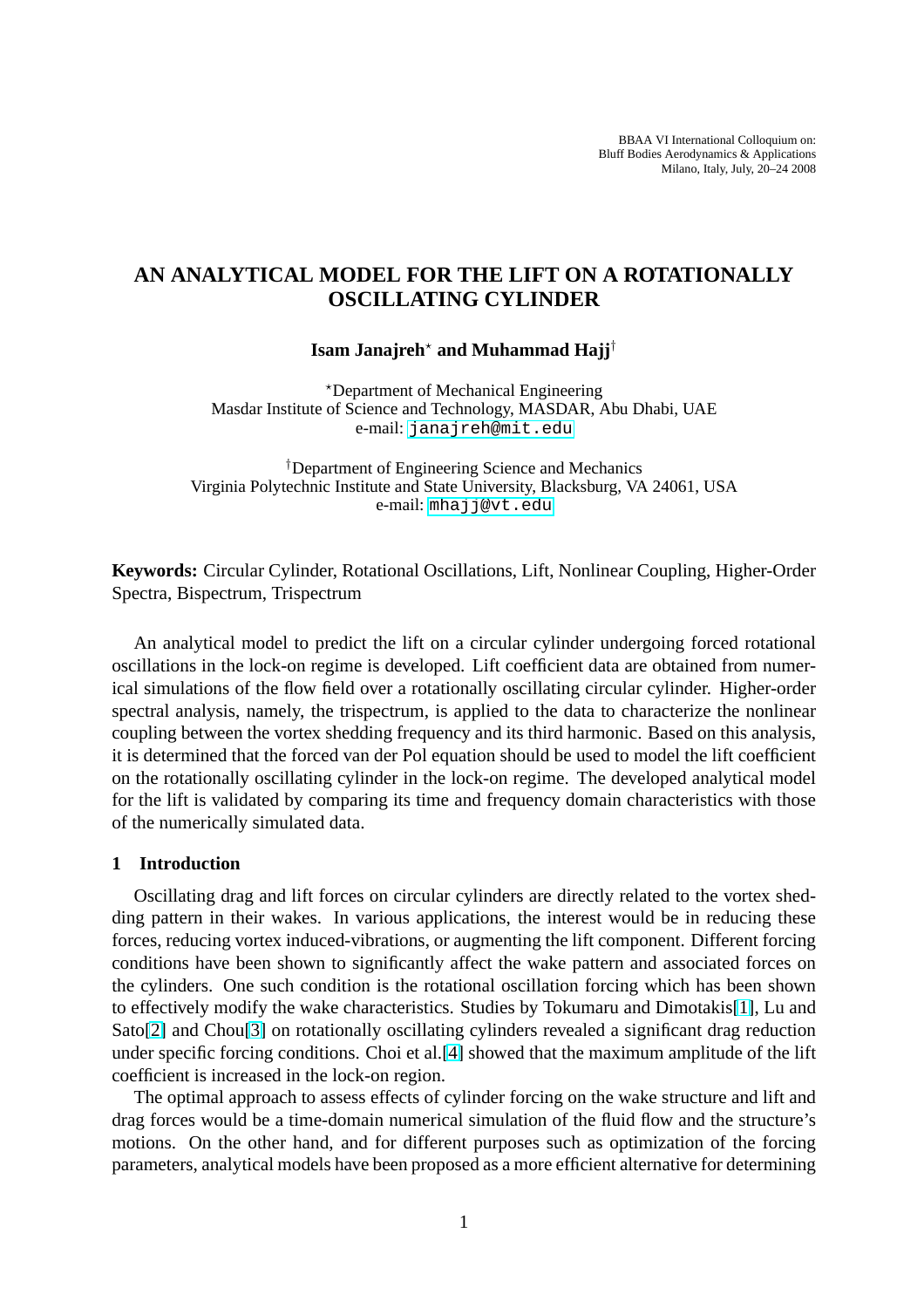fluctuating forces on oscillating circular cylinders. One of the first models proposed for vortexinduced vibrations of circular cylinders is the one by Hartlen and Currie[5]. In that model, the lift, represented by a Rayleigh equation, is linearly coupled to the cylinder's motion. Using a combination of approximate solutions of the Rayleigh and van der Pol equations and amplitude and phase measurements of higher-order spectral moments, Nayfeh, Owi[s a](#page-7-0)nd Hajj [6] showed that the lift coefficient, l, on stationary circular cylinders should be modeled by the self-excited van der Pol equation. The extension of such models to develop analytical models for forces on oscillating cylinders would be very beneficial for modeling vortex-induced vibra[tio](#page-7-0)ns, drag reduction or lift augmentation.

In this work, we develop an analytical model for the prediction of the lift on a rotationally oscillating cylinder. Numerical simulations are performed to generate a database from which parameters for the developed models are determined. Amplitude and phase measurements from higher-order spectral parameters are matched with approximate solutions of the models to characterize the nonlinearities in the model and determine these parameters.

## **2 Numerical Simulation**

Direct Numerical Simulations of the unsteady incompressible Navier-Stokes equations for different cases of the flow over a rotationally oscillating circular cylinder were performed. All simulations were performed at  $Re = U_{\infty}D/\nu = 100$ . The computational domain extended 5 cylinder diameters upstream, 10 diameters cross-stream on each side and 20 diameters downstream. The domain was staggered by multiple blocks with a quadratic cell type mesh, in order to provide more faces and to enhance the cell communication and computational accuracy. The cylinder wall was padded with a boundary layer mesh to accurately capture the viscous layer. The first cell thickness is 0.0002D and with a linear growth rate of 1.05. Imposed cylinder rotations were determined by two parameters, namely, the nondimensional amplitude,  $\dot{\theta}_{max}D/2U_{\infty} = 0.5$  where  $\dot{\theta}_{max}$  is the maximum forcing angular velocity, and the forcing frequency  $f_fU_\infty/D = 0.1643$ , where  $f_f$  is the dimensional forcing frequency.

#### **3 Higher-Order Spectral Moments**

Traditional signal processing techniques used in data analysis are based on second-order statistics, such as the power spectra which are the Fourier transforms of the second-order correlation functions. These quantities yield an estimate of energy content of the different frequency components in a signal or the coherence between equal frequency components in two signals. In many cases, higher-order spectral moments can be used to obtain more information from signals or time series. In nonlinear systems, frequency components interact to pass energy to other components at their sum and/or difference frequency. Because of this interaction, the phases of the interacting components are coupled. This phase coupling can be used for the detection of nonlinear interactions between frequency components in one or more time series. Faced with an unknown system in terms of its nonlinear characteristics, these moments can be applied to identify quadratic and cubic nonlinearities. The bispectrum [7, 8, 9], which is the next higherorder moment to power spectrum, has been established as a tool to quantify the level of phase coupling among three frequency components and thus identify quadratic nonlinearities. Of particular interest to this work is the trispectrum [10], which is [the](#page-7-0) [nex](#page-7-0)t higher-order moment to the bispectrum, and which is used to detect and characterize cubic nonlinearities expected to be a part of the lift coefficient.

The higher-order spectral moments, introdu[ced](#page-7-0) above, are multi-dimensional Fourier trans-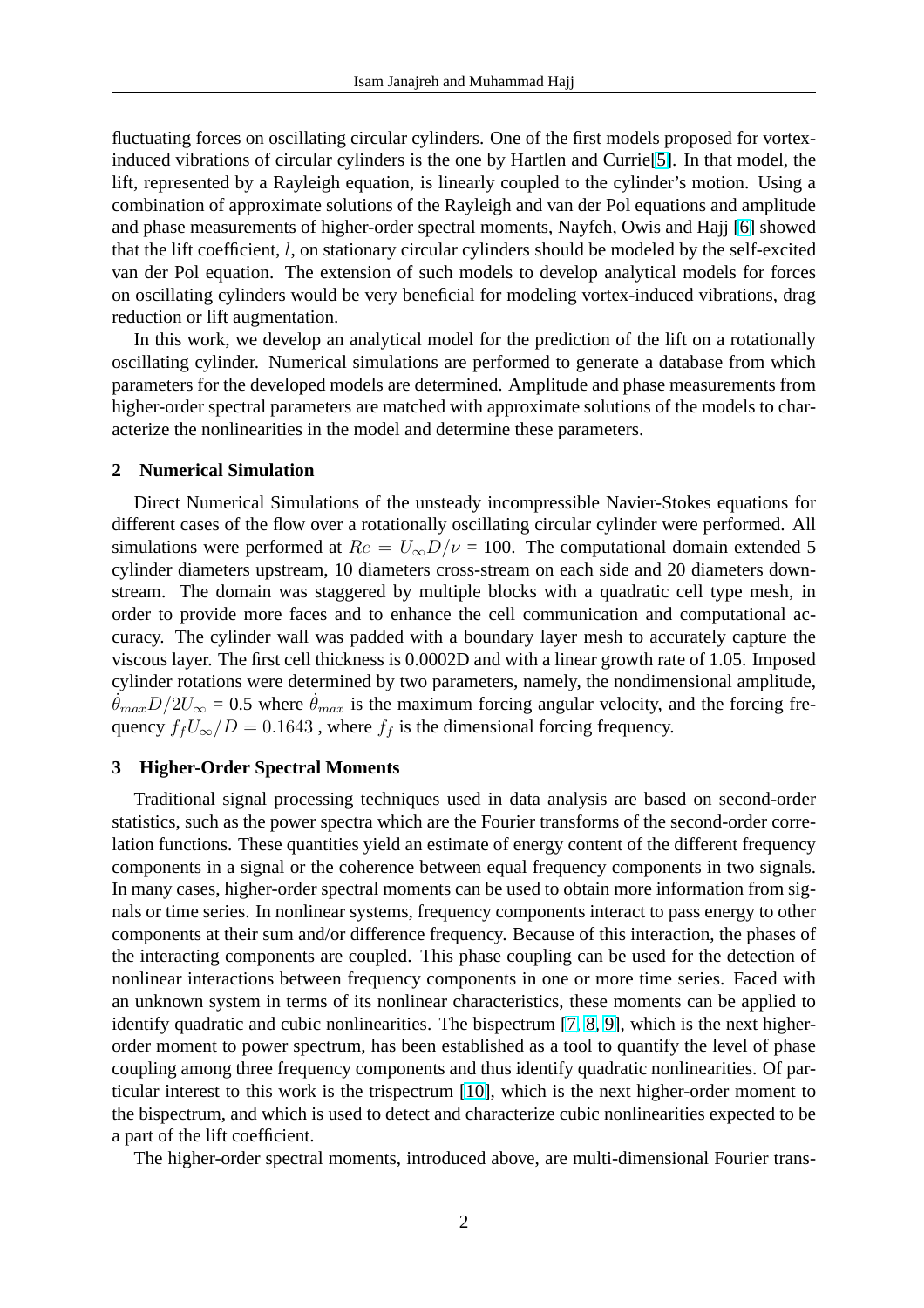<span id="page-2-0"></span>forms of higher-order statistical moments. If  $x(t)$  is a real random process and its moments up to order *n* are stationary, one could define the  $n^{th}$ -order moment function

$$
m_n(\tau_1, ..., \tau_{n-1}) = E\{x(t)x(t+\tau_1)...x(t+\tau_{n-1})\}
$$
\n(1)

where  $E\{\}$  represents ensemble averaging and  $\tau_1, \ldots, \tau_{n-1}$  represent time differences. By Fourier transforming the second, third and fourth-order moment functions, one obtains, respectively, the auto-power spectrum, auto-bispectrum and auto-trispectrum [10]. The hierarchy of higher-order moment spectra is then expressed as

$$
S_{xx}(f) = \lim_{T \to \infty} \frac{1}{T} E[X_T^*(f) X_T(f)] \tag{2}
$$

$$
S_{xxx}(f_1, f_2) = \lim_{T \to \infty} \frac{1}{T} E[X_T^*(f_1) X_T^*(f_2) X_T(f_1 + f_2)] \tag{3}
$$

and

$$
S_{xxxx}(f_1, f_2, f_3) = \lim_{T \to \infty} \frac{1}{T} E[X_T^*(f_1) X_T^*(f_2) X_T^*(f_3) X_T(f_1 + f_2 + f_3)] \tag{4}
$$

where  $X_T(f)$  is the Fourier transform of  $x(t)$  defined over a time duration T, and the superscript \* is used to denote complex conjugate. The higher-order spectral moments and their normalized counterparts are capable of identifying nonlinear coupling among frequency components and quantifying their phase relations[7, 8, 9]. In this work, we will stress the use of the autotrispectrum to determine the phase relation between the vortex shedding component and its third harmonic. This relation will be used in determining the parameters of the proposed analytical model.

#### **4 Lift Modeling**

The lift coefficient on a circular cylinder undergoing forced rotational oscillations in the lock-on regime is modeled by the van der Pol oscillator that is externally excited by a harmonic function and represented by

$$
\ddot{l} + \omega_s^2 l^2 - \epsilon \mu_v \dot{l} + \epsilon \alpha_v l^2 \dot{l} = \epsilon F \cos(\Omega t + \tau_e)
$$
\n<sup>(5)</sup>

where  $\omega_s$  is the shedding frequency,  $\mu_v$  and  $\alpha_v$  represent the linear and nonlinear damping coefficients, and F and  $\tau_e$  are respectively the amplitude and phase of the external harmonic force. The forcing F,  $\mu_v$  and  $\alpha_v$  are scaled to the same order $\epsilon$ .

Using the method of multiple scales [11, 12], an analytical approximate solution is derived for Eq. 5 under the primary resonance condition

$$
\Omega = \omega_s + \epsilon \sigma \tag{6}
$$

where  $\sigma$  is the external detuning parameter. The approximate solution is written as

$$
l(t) \approx a\cos(\Omega t + \tau_e - \gamma) + \frac{a^3 \alpha_v}{32\omega_s} \cos(3(\Omega + \tau_e - \gamma) + \frac{\pi}{2})
$$
\n<sup>(7)</sup>

where  $\gamma$  is given by

$$
\gamma = \epsilon \sigma t + \tau_e - \beta \tag{8}
$$

In Eq. 7, the amplitude a and phase  $\gamma$  are governed by

$$
\begin{array}{l}\n\dot{a} = \frac{\mu_v}{2} a - \frac{\alpha_v}{8} a^3 + \frac{F}{2\omega_s} \sin \gamma \\
a \dot{\gamma} = a \sigma - \frac{F}{2\omega_s} \cos \gamma\n\end{array} \tag{9}
$$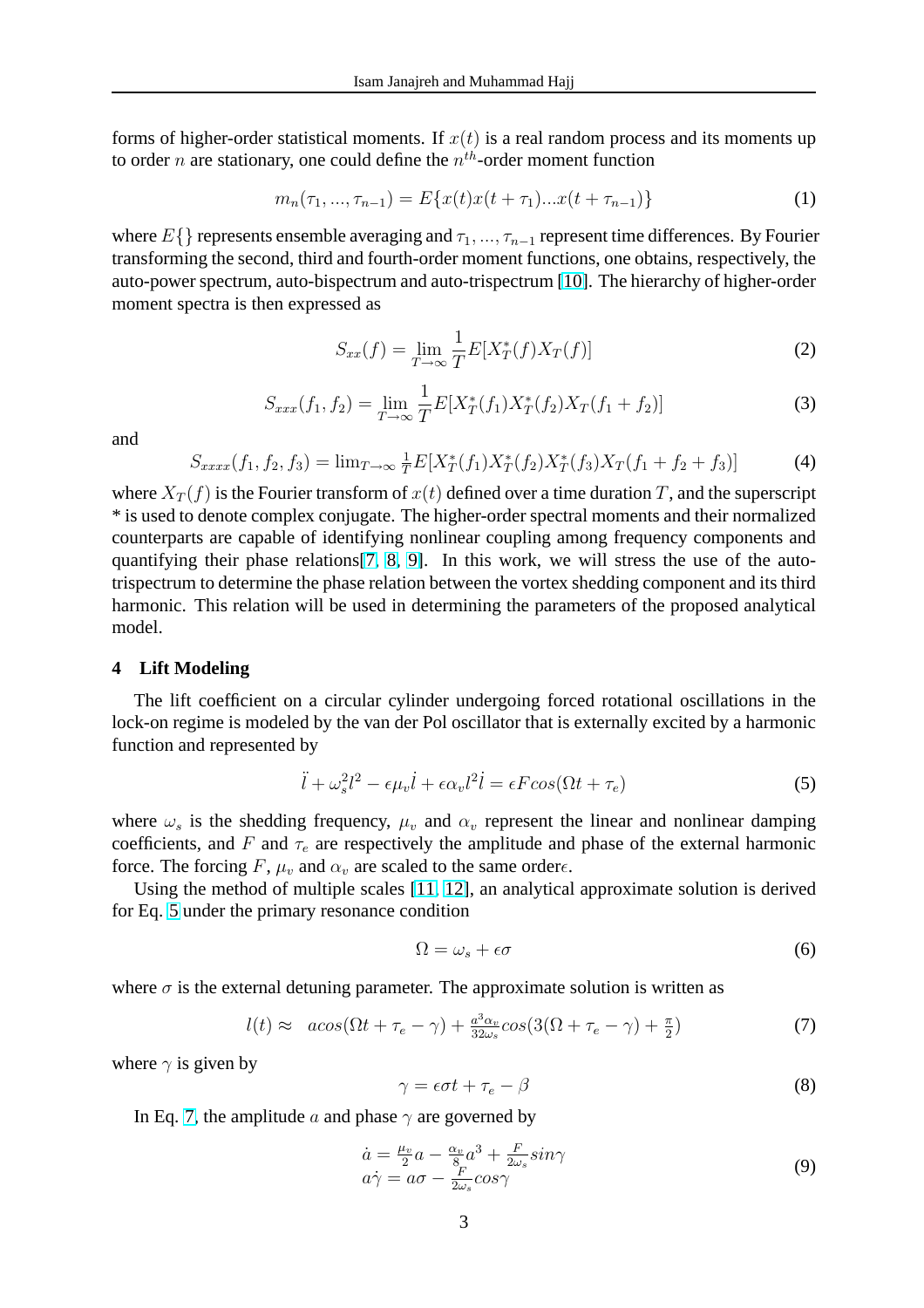An examination of the expression for  $\gamma$  reveals its dependency on the phase of excitation,  $\tau_e$ , and the phase of the response,  $\beta$ . When a and  $\gamma$  are constants in Eq. 9, i.e., for steady-state oscillations, the solution given in Eq. 7 represents a periodic motion which can be written in complex form as

$$
l(t) \approx \frac{a}{2} \{e^{i(\Omega t + \tau_e - \gamma)} + e^{-i(\Omega t + \tau_e - \gamma)}\} + \frac{a^3 \alpha_v}{64\omega_s} \{e^{3i(\Omega t + \tau_e - \gamma) + i\frac{\pi}{2}} + e^{-3i(\Omega t + \tau_e - \gamma) - i\frac{\pi}{2}}\} \tag{10}
$$

The Fourier transform of  $l(t)$  represented by  $L(\omega)$  is then given by

$$
L(\omega) \approx \frac{a}{2} \{ e^{i(\tau_e - \gamma)} \delta(\omega - \Omega) + e^{-i(\tau_e - \gamma)} \delta(\omega + \Omega) \} + \frac{a^3 \alpha_v}{64\omega_s} \{ e^{3i(\tau_e - \gamma) + i\frac{\pi}{2}} \delta(\omega - 3\Omega) + e^{-3i(\tau_e - \gamma) - i\frac{\pi}{2}} \delta(\omega + 3\Omega) \}
$$
(11)

Examining the expression for  $L(\omega)$ , it is noted that the solution contains components with frequencies at  $\Omega$  and  $3\Omega$ . The amplitudes and phases of these components are given by

$$
L(\Omega) = \frac{1}{2} a e^{i(\tau_e - \gamma)} \tag{12}
$$

and

$$
L(3\Omega) = \frac{a^3 \alpha_v}{64\omega_s} e^{3i(\tau_e - \gamma) + i\frac{\pi}{2}}
$$
\n(13)

The auto-trispectrum is then used to relate the two components,  $\Omega$  and  $3\Omega$ . Using the definition of the trispectrum, we obtain

$$
S_{llll}(\Omega, \Omega, \Omega) \approx \frac{a^6 \alpha_v}{512 \omega_s} e^{i\frac{\pi}{2}}
$$
\n(14)

Equation 14 shows that the magnitude of the auto-trispectrum can be used to determine the coefficient of the cubic nonlinearity  $\alpha_v$ . The phase of the auto-trispectrum  $S_{lll}(\Omega, \Omega, \Omega)$ , given by  $\phi(3\Omega) - 3\phi(\Omega)$ , and equal to  $\frac{\pi}{2}$ , should be used to establish the validity of the reduced-order model. The normalized auto-trispectrum, namely, the auto-tricoherence[6], should be used to determine the extent of cubic coupling between the two frequency components  $\Omega$  and  $3\Omega$  and its level should be used to establish a level of confidence in the estimated values of the magnitude and phase of the auto-trispectrum and any derived parameters.

For the forced van der Pol equation with primary resonance, the stead[y s](#page-7-0)tate value of amplitude a and phase  $\gamma$  can be obtained by setting  $\dot{a} = 0$  and  $\dot{\gamma} = 0$  in Eq. 9, i.e.

$$
0 = \frac{\mu_v}{2}a - \frac{\alpha_v}{8}a^3 + \frac{F}{2\omega_s}sin\gamma
$$
  
\n
$$
0 = a\sigma - \frac{F}{2\omega_s}cos\gamma
$$
\n(15)

In order to determine the damping and nonlinear coefficients, and the external force parameters in the forced van der Pol equation from the amplitudes and phases of the Fourier components in the time series, the lift coefficient is written as

$$
l(t) \approx a\cos(\Omega t + \tau_e - \gamma) + a_3 \cos(3(\Omega t + \tau_e - \gamma) + \frac{\pi}{2})
$$
\n(16)

By comparing Eq. 16 with Eq. 7, one obtains

$$
\alpha_v = \frac{32\omega_s a_3}{a^3} \tag{17}
$$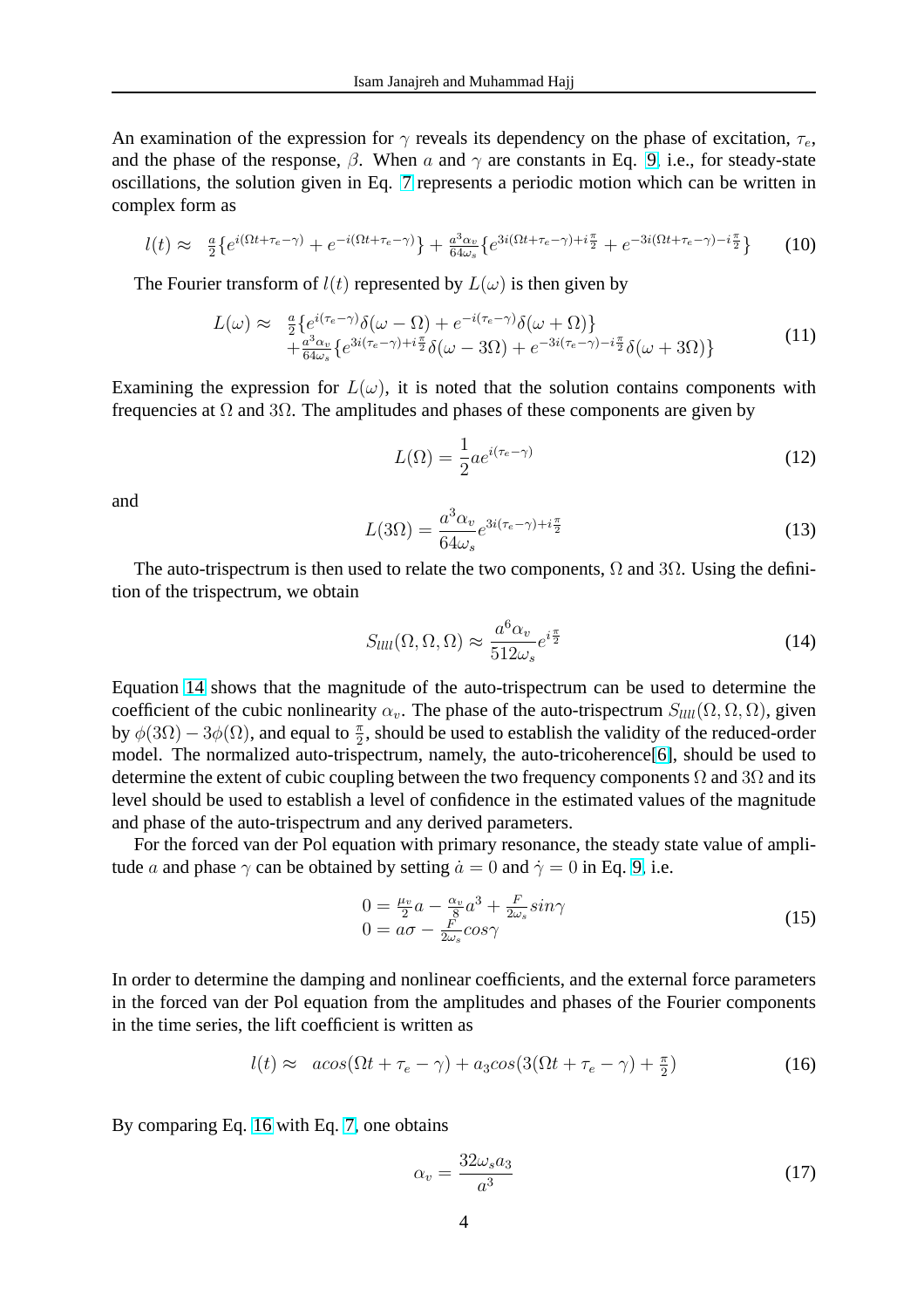Alternatively and as explained above,  $\alpha_v$  can be obtained from the magnitude of the autotrispectrum. Rearranging Eq. 14, one obtains

$$
\alpha_v = \frac{512\omega_s \left| S_{llll}(\omega_s, \omega_s, \omega_s) \right|}{a^6} \tag{18}
$$

From the Fourier transform of  $l(t)$  at frequency  $\Omega$ , i.e. Eq. 12, one obtains

$$
\tau_e - \gamma = \Phi(L(\Omega)) \tag{19}
$$

where  $\Phi(L(\Omega))$  is the phase angle of  $L(\Omega)$ . Therefore,

$$
\gamma = \tau_e - \Phi(L(\Omega)) \tag{20}
$$

Substituting Eq. 20 in Eq. 15 yields

$$
F = \frac{(\Omega - \omega_s) 2\omega_s a}{\cos(\tau_e - \Phi(L(\Omega)))}
$$
\n(21)

and

$$
\mu_v = \frac{1}{4}\alpha_v a^2 + \frac{F}{a\omega_s} sin(\tau_e - \Phi(L(\Omega)))
$$
\n(22)

Thus, given  $\tau_e$ , one can identify F, and  $\mu_v$ .

### **5 Results and Discussion**

Vorticity contours in the wake of the cylinder subjected to rotational oscillations under lockon conditions are presented in Fig.1. The figure clearly shows a vortex shedding pattern that is similar to the one observed when the cylinder is held stationary as presented in Fig. 2.



Figure 1: Vorticity contours in the wake of the rotationally oscillating cylinder. Forcing condition:  $\dot{\theta}_{max}D/2U_{\infty}$  =  $0.5., f_fU_{\infty}/D = 0.1643.$ 

The above notion is further strengthened by the lift and drag time series in the lock-on case, presented in Fig. 3. Both coefficients are characterized by perfect sinusoidal variations. The lift has a major frequency that corresponds to the vortex shedding frequency. The major frequency component in the drag is twice that of the lift. This sinusoidal behavior indicates a perfect vortex shedding [as](#page-5-0) would be observed in the stationary case.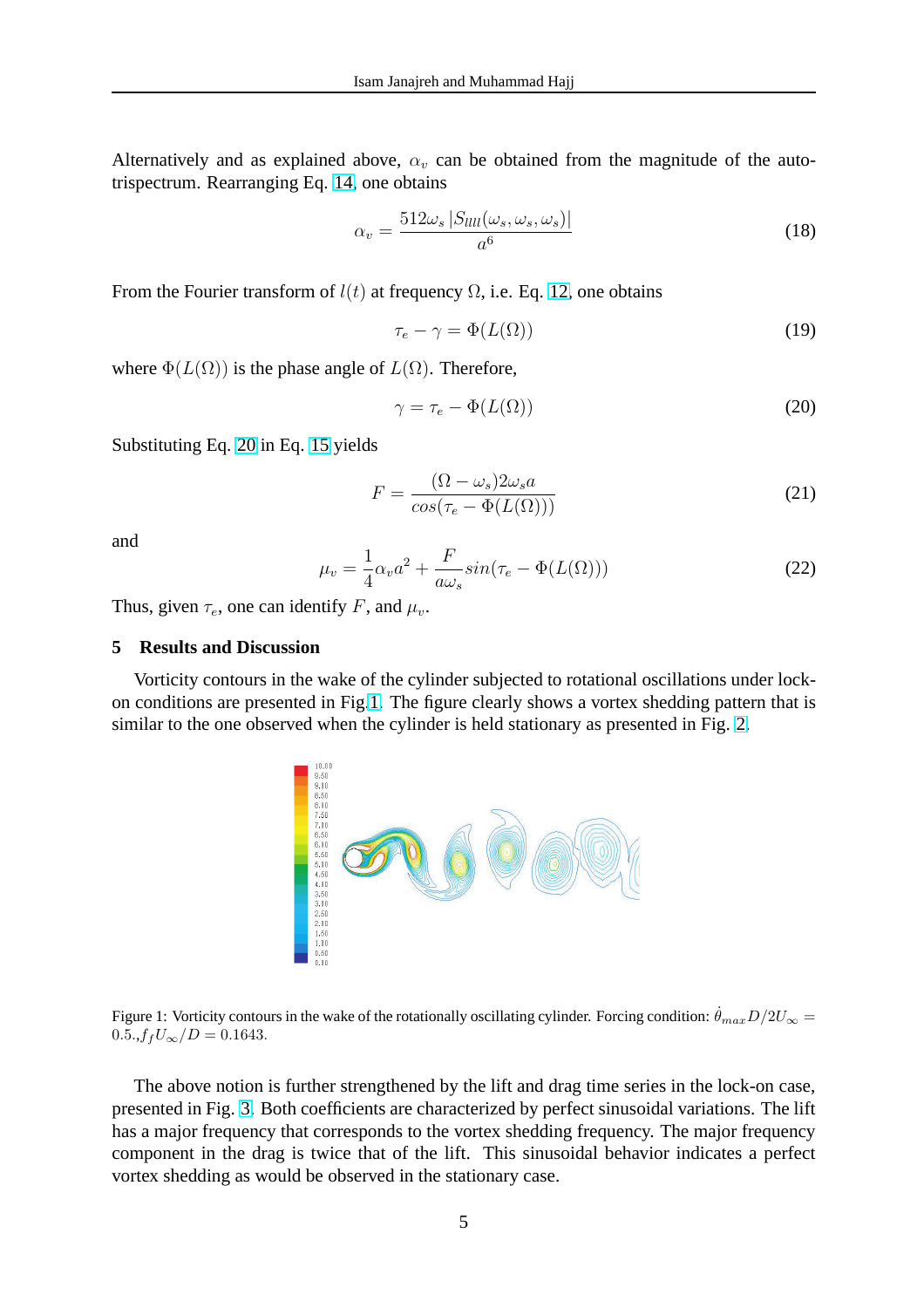<span id="page-5-0"></span>

Figure 2: Vorticity contours in the wake of the stationary cylinder.  $St = f_sU_\infty/D = 0.1747$ .



Figure 3: Time histories of the drag and lift coefficients on the rotationally oscillating cylinder. Forcing condition:  $\theta_{max} D/2U_{\infty} = 0.5., f_f U_{\infty}/D = 0.1643.$ 

Spectral analysis was performed on the lift time series that is plotted in Fig. 3. The power spectrum showed that the major frequency component is at that of the forcing frequency. Values of the spectral amplitudes at the vortex shedding frequency and its third harmonic were also determined from the power spectrum. These values were then used to determine  $\alpha_v$ . The amplitude and phase of the auto-trispectrum were used to verify this value and to determine the phase relation between the vortex shedding component and its third harmonic. The phase  $\gamma$  was then determined. This value was used to determine F, and  $\mu_v$  as explained above. The results are presented in Table 1.

| van der Pol Parameter | <b>Estimated Value</b> |
|-----------------------|------------------------|
| $\omega_s/2 \pi$      | 0.1747                 |
| $\Omega/2 \pi$        | 0.1643                 |
| $\mu_v$               | 0.08408                |
| $\alpha_{v}$          | 0.1356                 |
| F                     | 0.212                  |
|                       | $0.0047$ rad           |

Table 1: Estimated model parameters

Validation of the representative model and its parameters is demonstrated by comparing its integrated time series with the one obtained from the original numerical simulation. This com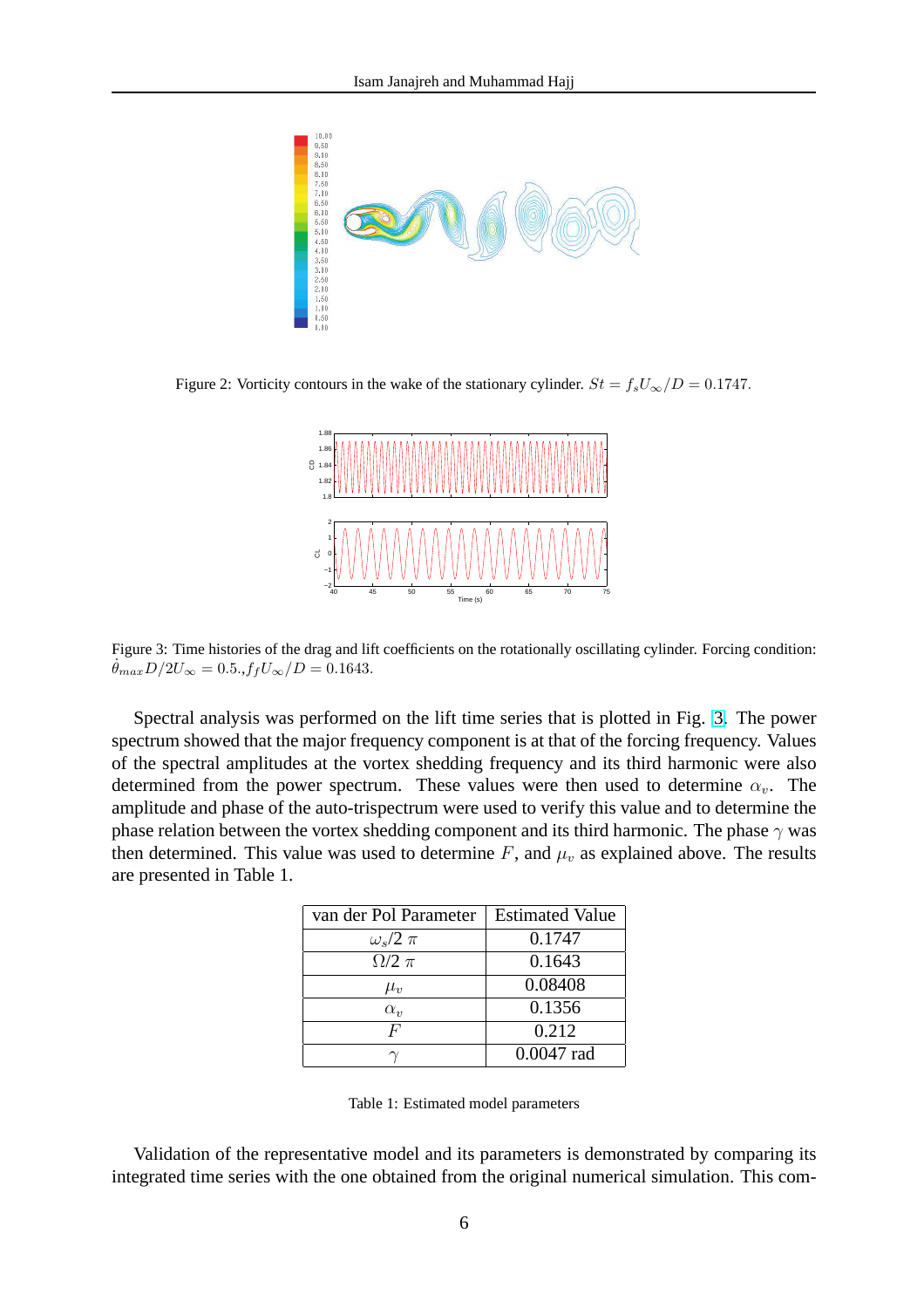parison is presented in Fig. 4. Obviously, the derived model predicts the sinusoidal characteristic of the vortex shedding. This is further confirmed by the perfect matching of the amplitudes of the vortex shedding frequency and its third harmonic as obtained from the model and the numerical simulation as presented in Fig. 5. The observed difference at the high frequencies is relatively insignificant when comparing it with the spectral amplitudes of the vortex shedding frequency. This difference may be related to the level of accuracy in the integration of the analytical model.



Figure 4: Comparison of the analytically modeled (blue line) and numerically simulated (red dashed line) lift time series.



Figure 5: Comparison of the spectra of the analytically modeled (blue line) and numerically simulated (red dashed line) lift coefficients.

#### **6 Conclusions**

In this work, an analytical model for the prediction of the lift on a rotationally oscillating cylinder in the lock-on regime has been developed. The parameters of the developed model were determined from a numerical simulation of the flow field. Higher-order spectral analysis of the lift data yielded relevant quantities that were matched with approximate solutions of the assumed model. Based on this analysis, it is determined that the forced van der Pol equation could be used to model the lift coefficient on the rotationally oscillating cylinder in the lock-on regime. The validity of the model has been demonstrated by comparing time and frequency do